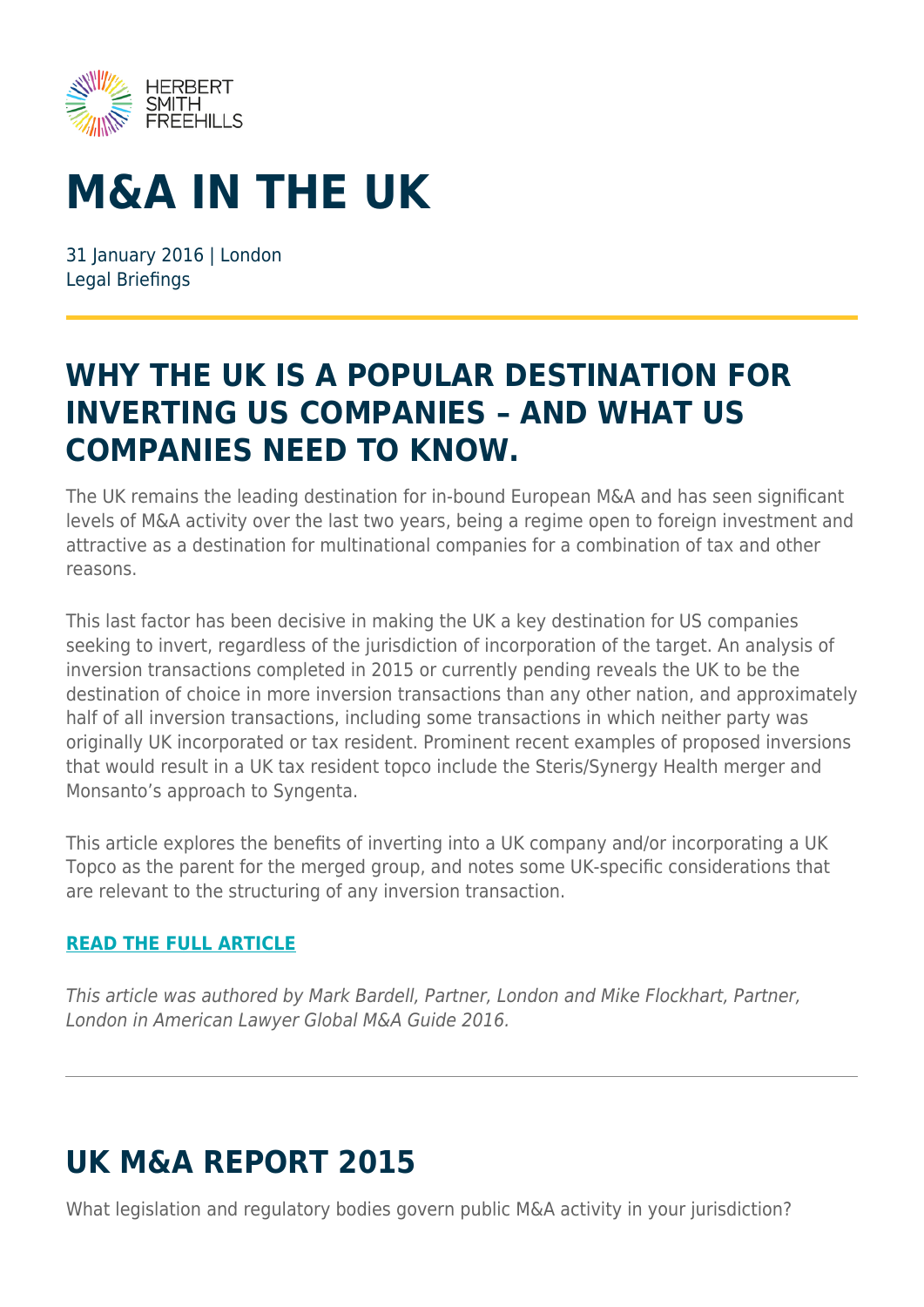The City Code on Takeovers and Mergers (the Code) governs the conduct of public M&A in the UK. It applies where there is an acquisition or consolidation of control of:

a public company incorporated in the UK, Channel Islands or Isle of Man which has any securities admitted to a regulated market in the UK, to a multilateral trading facility in the UK or to any stock exchange in the Channel Islands or Isle of Man; or

any other public company which is incorporated in the UK, Channel Islands or Isle of Man and which also has its place of central management and control in the UK.

It is the status of the company that is proposed to be acquired (the target) that determines whether or not the Code applies, rather than that of the proposed acquiring company (the bidder).

The Code is administered by the Takeover Panel (the Panel).

How, by whom, and by what measures, are takeover regulations (or equivalent) enforced?

The Panel has statutory powers to regulate and supervise takeover bids. It can impose sanctions including private censure; public criticism; compensation orders; restraining directions; reporting a party to another regulator; or a socalled cold shoulder ruling. The Panel can apply to the courts to enforce any of its rulings.

#### **[READ THE FULL ARTICLE](https://www.herbertsmithfreehills.com/file/15441/download?token=KSeLALPB)**

This article was authored by Ben Ward, Partner and Robert Moore, Partner, London in the IFLR M&A Guide 2015.

**For more related articles, please visit our [Cross Border M&A hub.](https://www.herbertsmithfreehills.com/latest-thinking/hubs/cross-border-ma)**